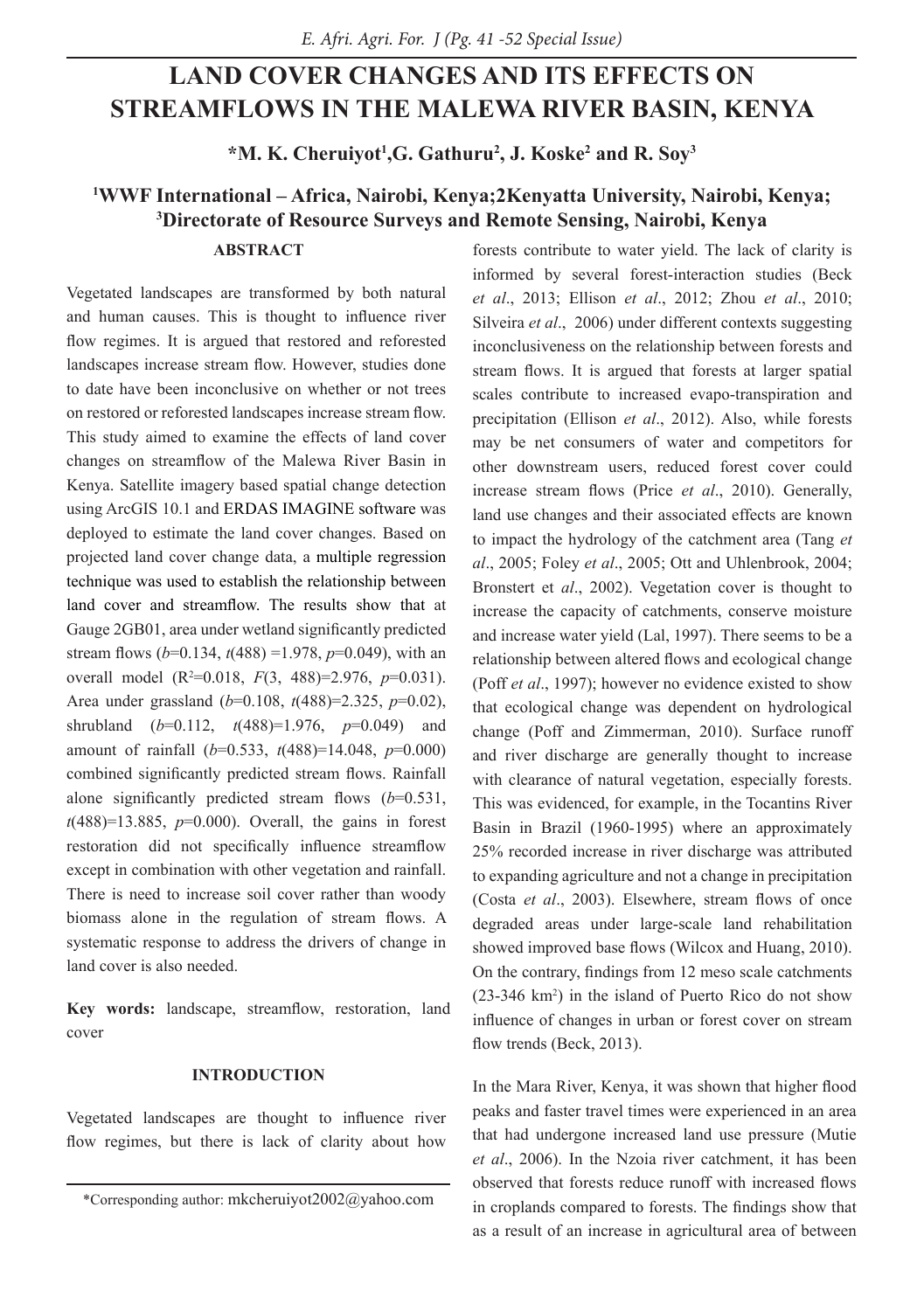39.6 and 64.3% and reduced forest land from 12.3 to 7.0% (1973-2001), runoff increased by 119% (1970-1985). The authors noted that climatic factors being constant, land cover changes was responsible for the difference in run-off ranging from 55-68% (Githui *et al*., 2009). In another study in this catchment, arising from agricultural expansion, stream flow was found to increase during rainy seasons but decreased during the dry seasons. Stream flow generally increased with increase in forest cover. However, when the cover reduced to almost zero, increased peak and mean discharge was noted (Odira *et al*., 2010).

Despite the extensive literature on responses of baseflow and recharge to various human impacts (Price, 2011) these findings are inconclusive. Effects of regenerating forests on stream flow is still little known. This study was designed to address the problem of limited understanding on how forests and trees sustain stream flow in a human modified landscape. It contributes to a body of knowledge on land cover classes – water yield relationships. The objective of this study was to analyse the land cover changes and its effects on streamflows in the Malewa River Basin in Kenya.

#### **MATERIALS AND METHODS**

#### **Study area**

The Malewa River Basin (1,760 km<sup>2</sup> ) is located in Kenya (See Figure 1) and itcovers Nakuru and Nyandarua Counties. The Malewa River discharges about 153 million cubic metres (MCM) of water per annum (Arwa, 2001). The river has a dendritic drainage system, with several streams (including Turasha, Kitiri, Mkungi, Wanjohi and Malewa) emerging from the upper catchment. Rainfall ranges between 600 and 1,700 mm, with the Kinangop plateau experiencing a yearly rainfall ranging from 1,000 to 1,300 mm (Becht and Higgins, 2003). The climatic conditions mirror that of the semi-arid areas, with bi-modal rainfall distribution: longer rainy season (March to May) and short rainy season (October to November, February, July and December) as described by Kamoni (1988). The potential evaporation is about twice the annual rainfall (Farah, 2001). The mean annual temperature ranges between 16  $\degree$ C and 25  $\degree$ C. The daily temperatures range from 5  $\rm{°C}$  to 25  $\rm{°C}$  (Republic of Kenya, 2014). Soils have been influenced by extensive relief variation, volcanic activity and underlying bedrocks (Sombroek *et al.,*  1982); and developed from lacustrine deposits, volcanic and lacustrine-volcanic basements (Girma *et al*., 2001;

Nagelhout, 2001). The soils are prone to erosion and compaction (Kiai and Mailu, 1998). Forests and cropland dominates the upper catchment (the Nyandarua range) while livestock grazing is done at the lower catchments (Muthawatta, 2004).

#### **Study design**

The study area was sub-divided into three sub-catchments, namely Turasha (Sub-catchment I), Upper Malewa (Subcatchment II) and Malewa (Sub-catchments II and III combined). Sub-catchment I was mapped to Gauge 2GC04, Sub-catchment II to 2GB0708 and Sub-catchment II and III combined to Gauge 2GB05. The entire basin consisting of the three sub-catchments was mapped to Gauge 2GB01.

#### **Data collection and analysis**

Satellite imagery from Landsat MultiSpectral Scanner (MSS) (1973), Landsat Thematic Mapper (TM) (1986) and Enhanced Thematic Mapper Plus (ETM+) (2000) were obtained from the

Landsat database (orthorectified archives) (NASA, 2015). These images were geo-processed using ERDAS imagine 2015 and ArcGIS 10.1 software. SPOT image from Astrium was acquired courtesy of WWF Kenya office. UTM Projection Zone 37N and WGS 84 Datum were adopted in the registration procedures. DeltaCue software was used to perform image registration (ERDAS Inc, 2008). Threshold based segmentation technique where a multilevel image is converted into a binary image (Telgad *et al*., 2014) was applied. Image processing and enhancement was done using ERDAS imagine 2015. An object-based classification using a supervised maximum likelihood classification technique was used. A classification scheme based on Anderson *et al*. (1976) was adopted, with six distinct classes generated, namely cropland, forestland, grassland, shrubland; wetland and settlement. Interpreted raster was then converted into polygons using conversion tool in ERDAS imagine. The normalized difference vegetation index (NDVI) algorithm (Rouse *et al*., 1973) was used to detect vegetation health.

Daily stream flow data for gauges 2GB01, 2GB05, 2GB0708 and 2GC04 (see Figure 1) was sourced from the Water Resources Management Authority. Monthly rainfall data for six stations (9036243 - Dundori Forest Station, 9036029 - Kwetu farm, 9036002 - Naivasha Water Bailiff,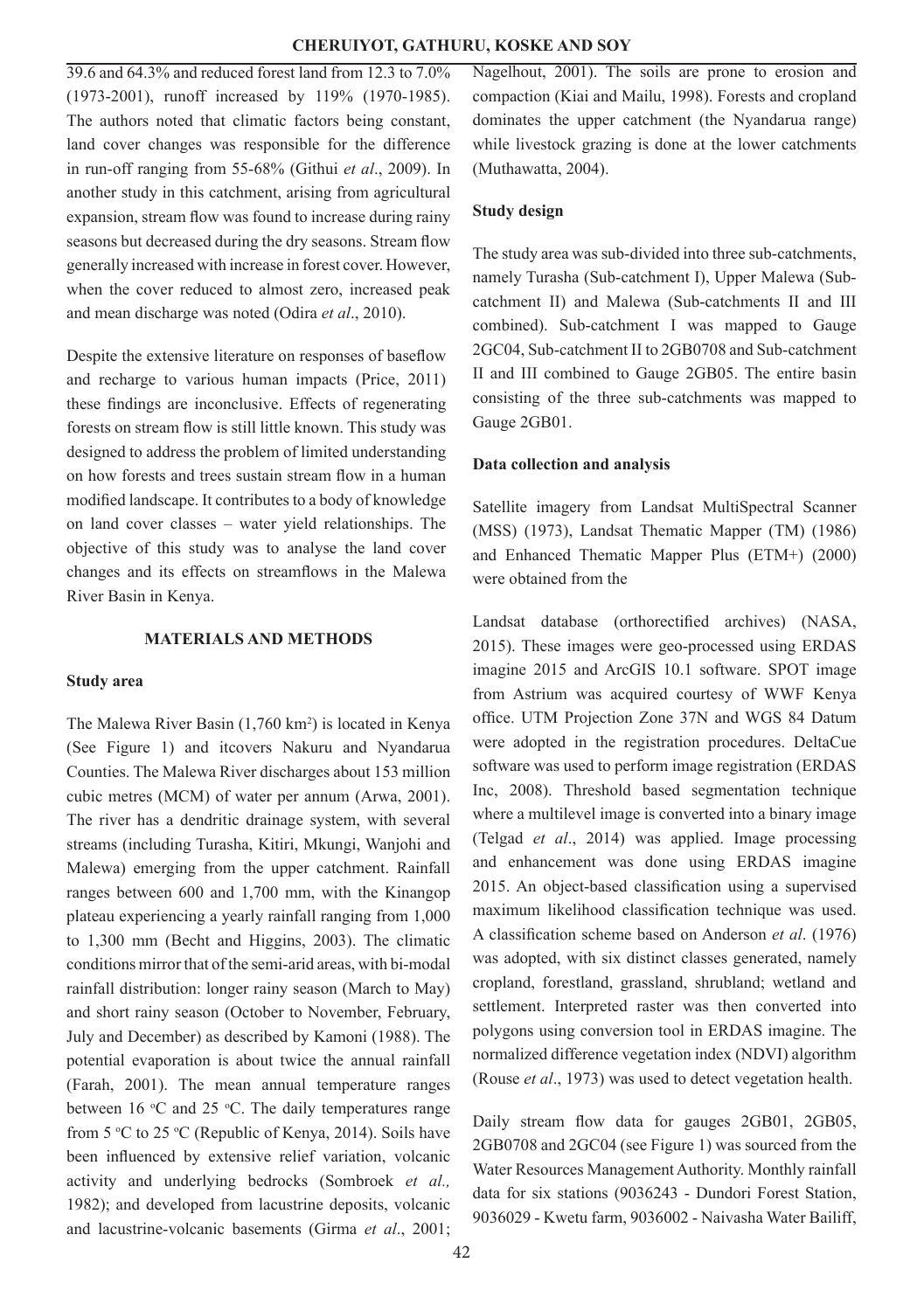

**Figure 1**.Study area showing location of the gauge and rainfall stations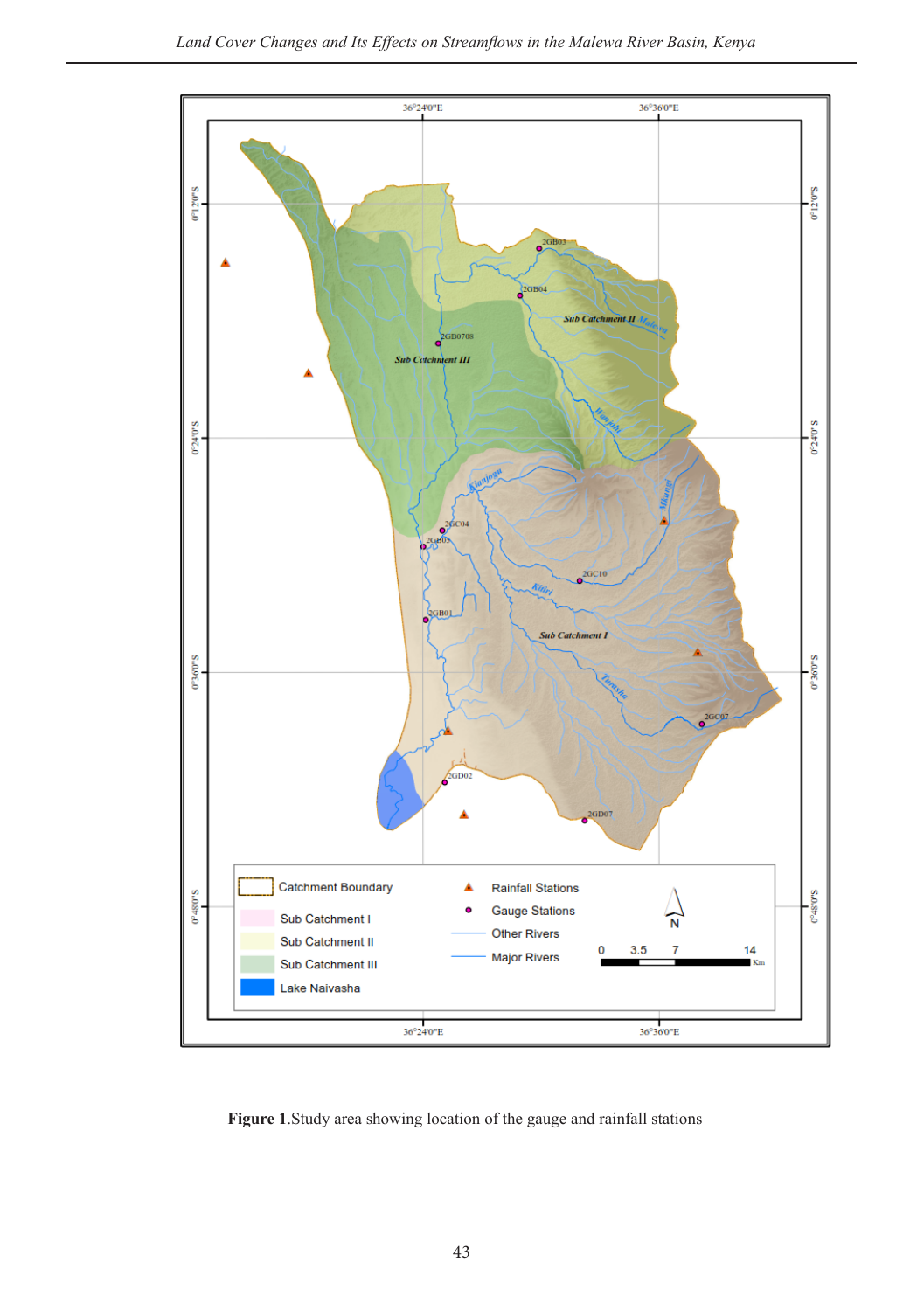9036081 - National Animal Husbandry Resource Centre, Naivasha, 9036025 - North Kinangop Forest Station and 9036241 - Geta Forest Station) was sourced from the Kenya Meteorological Service.

The land cover data generated for the years 1973, 1986, 2000 and 2013 were then projected using polynomial regression with the data fit achieved using a procedure described in Lutus (2013). It was assumed that area under settlement is part of cropland, and so five class projections was applied. The degree of regression was obtained by setting the number of data pairs minus one. The range was limited to 40 years to match with the study timeframe. To reduce possible bias, the polynomial regression order was set to two. Using XLSTAT software (https://www.xlstat. com/), multiple regression technique was run with the projected land cover class and NDVI against streamflow and rainfall data to establish statistical relationships. Regression equations were used to model the relationship between stream flow and the land cover classes (areas under cropland, forestland, grassland, shrubland and wetland) and rainfall amounts at four gauge stations for the years 1973 to 2013. These gauges represent runoff from four delineated catchments and the rainfall amounts assumed to fall in these areas. The significance level was set at 0.05.

The Pearson Product Moment Correlation (PPMC) (*r*) (Pearson, 1948) was used to establish the strength of relationship between any two variables: NDVI, land cover classes, rainfall and stream flows.

#### **RESULTS**

#### **Rainfall amounts**

The monthly rainfall amounts (1970-2013) ranged between 52 mm (2000) and 108 mm (1977) with a mean of 80 mm. The trend in monthly rainfall is provided in Figure 2. There was high level of rainfall variability over this period, and suggests a declining trend. Overall, the years 1977, 1978, 1988, 1998 and 2010 received the highest rainfall amounts while 1984, 2000 and 2009 had low amounts.

Annual rainfall totals ranged between 627 mm (2000) and 1 293 mm (1977) with an average of 960 mm. The annual trend in rainfall amounts is shown in Figure 3. This trend mirrors the monthly means, and is generally on a decline.



**Figure 2**. Monthly rainfall trend (1970-2013), **Source:** Kenya Meteorological Service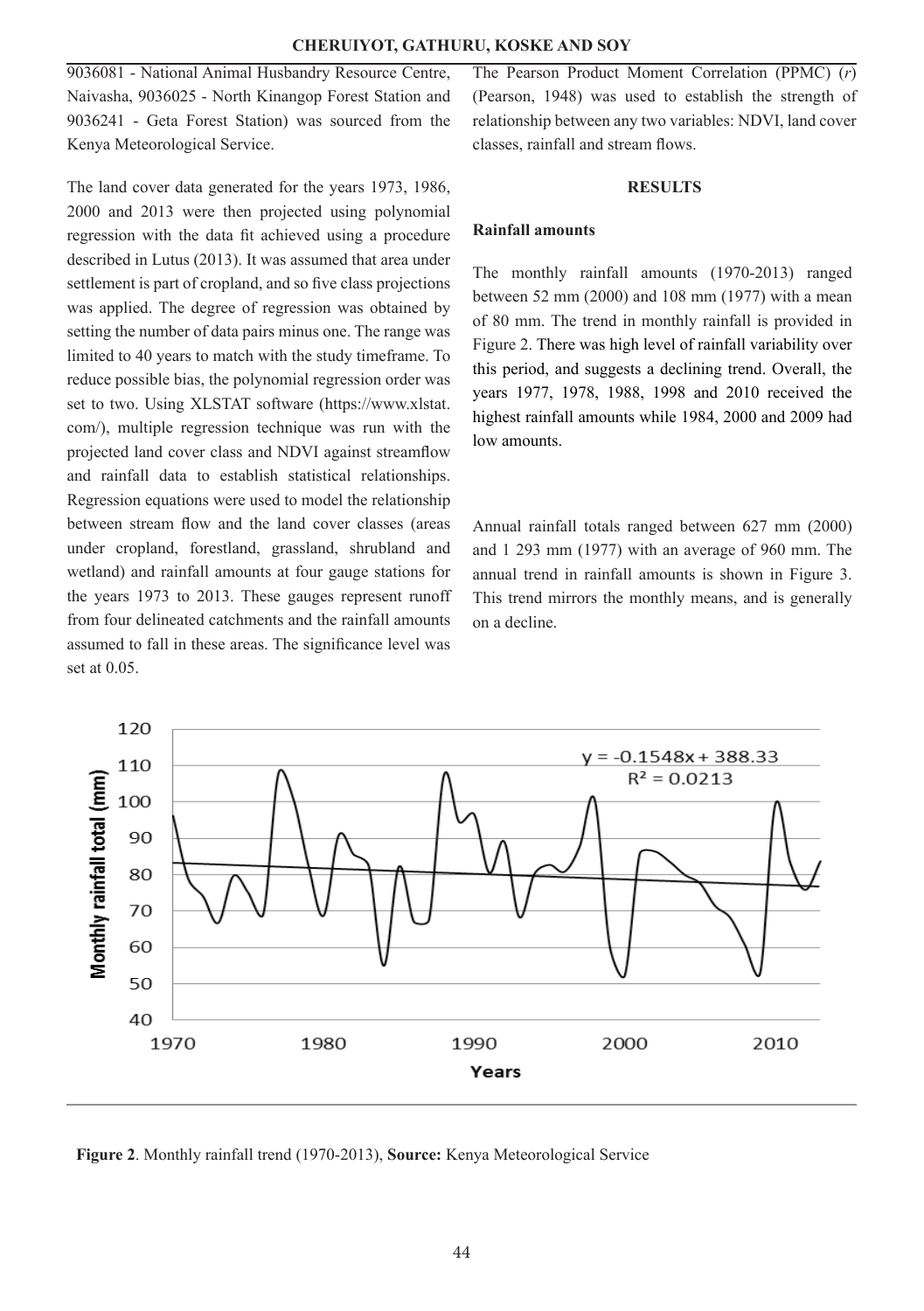

**Figure 3**. Annual trend in rainfall amounts,**Source:** Kenya Meteorological Service

#### **Streamflow**

On average, the Malewa River at gauge 2GB01 discharges (excluding abstractions) about 191 MCM of water annually. There were wide variations in minimum and maximum diurnal and annual flows recorded in all the four gauges. The daily and annual stream volumes and flow for the four gauges stations (1960-2013) are shown below (Table I).

Notes: Daily data in m<sup>3</sup>/s; Annual data in MCM

## **Spatial extents of the three sub-catchments by cover class**

Over the years 1973 to 2013, area under cropland increased by 25,589 ha, forestland 4,295 ha and wetland 687 ha. Shrubland reduced by 28,953 ha and grassland 1,751 ha. The spatial extents of the three sub-catchments and land cover classes for the years assessed are shown in Table II.

| <b>MALEWA RIVER</b> |       |        |       |                |       |                |       |        |  |
|---------------------|-------|--------|-------|----------------|-------|----------------|-------|--------|--|
| Gauge               | Mean  |        |       | <b>Minimum</b> |       | <b>Maximum</b> |       |        |  |
|                     | Daily | Annual | Daily | Annual         | Daily | Annual         | Daily | Annual |  |
| <b>2GB01</b>        | 6.1   | 191.3  | 0.3   | 53.1           | 139.2 | 358.6          | 7.1   | 74.7   |  |
| <b>2GB05</b>        | 3.4   | 106.4  | 0.3   | 28.6           | 115.4 | 235.7          | 5.6   | 47.0   |  |
| 2GB0708             | 2.3   | 70.9   | 0.00  | 7.6            | 144.4 | 186.1          | 6.1   | 45.6   |  |
| 2GC04               | 4.8   | 150.4  | 0.00  | 38.9           | 136.7 | 353.0          | 8.0   | 67.2   |  |

TABLE I- DAILY (M3 /S) AND ANNUAL (MCM) DISCHARGES AT FOUR GAUGE STATIONS OF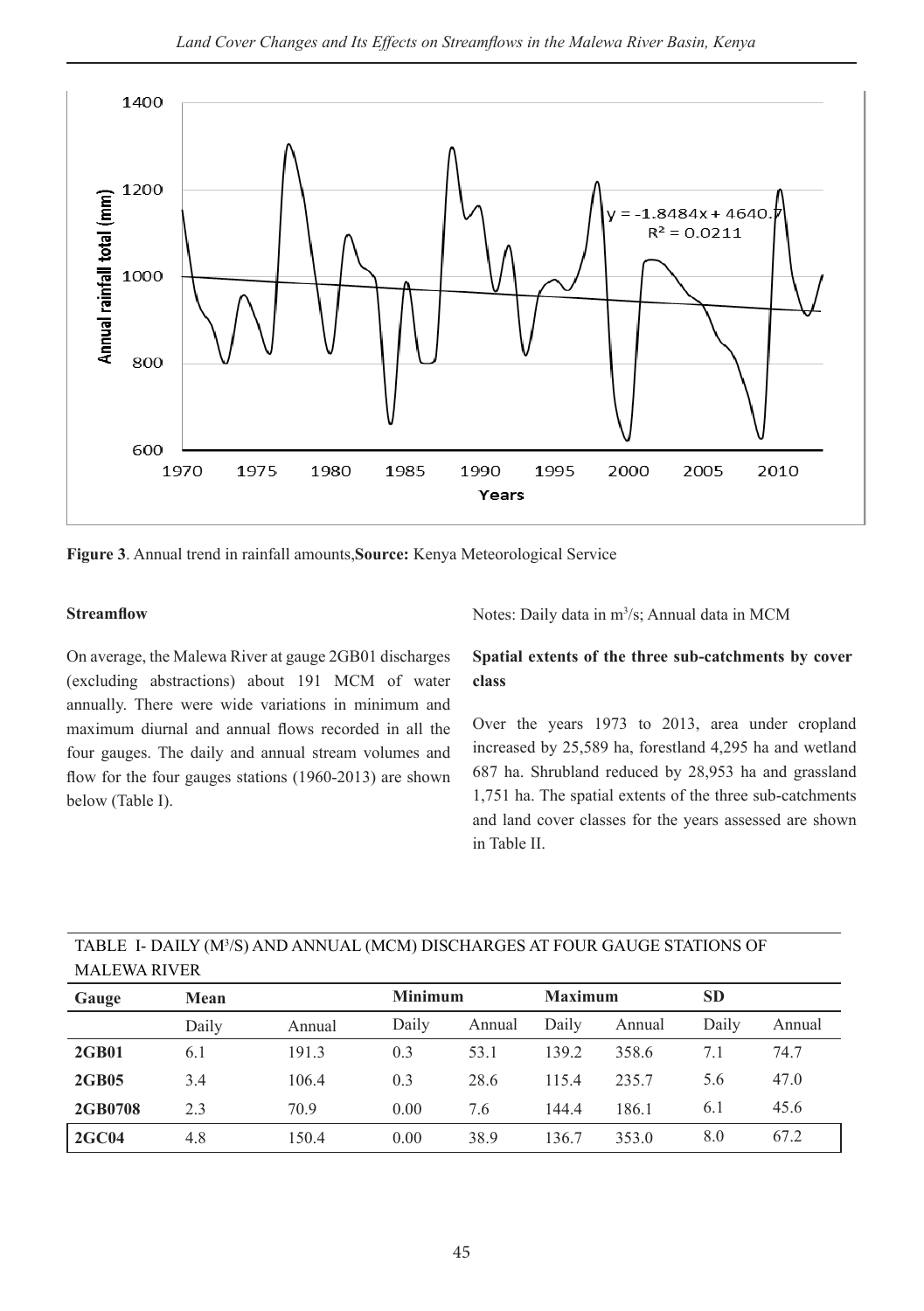| <b>Years</b> | Sub-<br>catchments | Area of land cover classes (ha) |              |             |        |              |           |
|--------------|--------------------|---------------------------------|--------------|-------------|--------|--------------|-----------|
|              |                    | $\mathbf C$                     | $\mathbf{F}$ | $\mathbf G$ | S      | W            | <b>Se</b> |
| 1973         | $\bf I$            | 54,298                          | 22,901       | 4,001       | 18,628 | 140          |           |
|              | $\rm II$           | 12,541                          | 14,578       | 1,735       | 5,302  |              |           |
|              | $\rm III$          | 21,996                          | 743          | 3,389       | 16,165 |              |           |
|              |                    | 88,835                          | 38,222       | 9,125       | 40,095 | 140          |           |
| 1986         | $\bf I$            | 55,516                          | 21,663       | 5,852       | 16,651 | 287          |           |
|              | $\rm II$           | 14,853                          | 13,085       | 3,906       | 2,282  | 30           |           |
|              | Ш                  | 24,081                          | 823          | 13,566      | 3,803  | 19           |           |
|              |                    | 183,285                         | 73,793       | 32,449      | 62,831 | 476          |           |
| 2000         | $\bf I$            | 55,626                          | 18,579       | 1,326       | 24,182 | 237          |           |
|              | $\rm II$           | 16,964                          | 14,319       | 1,390       | 1,457  | 11           |           |
|              | Ш                  | 30,016                          | 851          | 1,909       | 9,459  | 43           |           |
|              |                    | 102,606                         | 33,749       | 4,625       | 35,098 | 291          |           |
| 2013         | $\bf I$            | 58,500                          | 24,938       | 7,183       | 8,515  | 812          | 3         |
|              | $\rm _{II}$        | 18,467                          | 14,889       |             | 772    | 13           |           |
|              | Ш                  | 37,457                          | 2,690        | 191         | 1,855  | $\mathbf{2}$ | 83        |
|              |                    | 114,424                         | 42,517       | 7,374       | 11,142 | 827          | 86        |

#### TABLE II - AREA OF SUB-CATCHMENTS BY LAND COVER CLASSES AND YEARS

**Notes:** C=Cropland; F=Forestland; G=Grassland; S=Shrubland; W=Wetland; Se=Settlement. Totals are shown in bold text.

#### **Correlation between variables**

The Pearson correlation (PPMC) of projected data on the variables: land cover classes, rainfall, NDVI and stream flows are shown in Table 3. The NDVI values had strong negative correlation with crop land  $(p=0.01)$ , a strong positive correlation with grassland (*p*=0.01), a moderate positive correlation with forestland (*r*=0.509, *p*=0.000) and a moderate negative correlation with shrubland  $(p=0.01)$ . As the areas under cropland and shrubland increases, NDVI values decrease and vice versa. However, as the area under forestland and grassland increases, the NDVI values also increases. Grassland had strong negative correlation with cropland (*p*=0.01).

As area under grassland increases, that of cropland decreases and vice versa. Wetlands had strong positive correlation with cropland and a moderate positive correlation with forestland. Area under wetland increases with increase in cropland and forestland. Shrubland had a moderate negative correlation with forestland. As the area under shrubland increase that of forestland and wetland decrease and vice versa. A very weak association between forestland and stream flows, shrubland and streamflow and wetlands and streamflow was noted. As the areas under forests, shrubland and wetlands increase the magnitude of stream flows also increase. Rainfall and stream flow had moderate positive correlation. As the amount of rainfall increased, the magnitude of stream flow also increased. NDVI had no correlation with streamflow.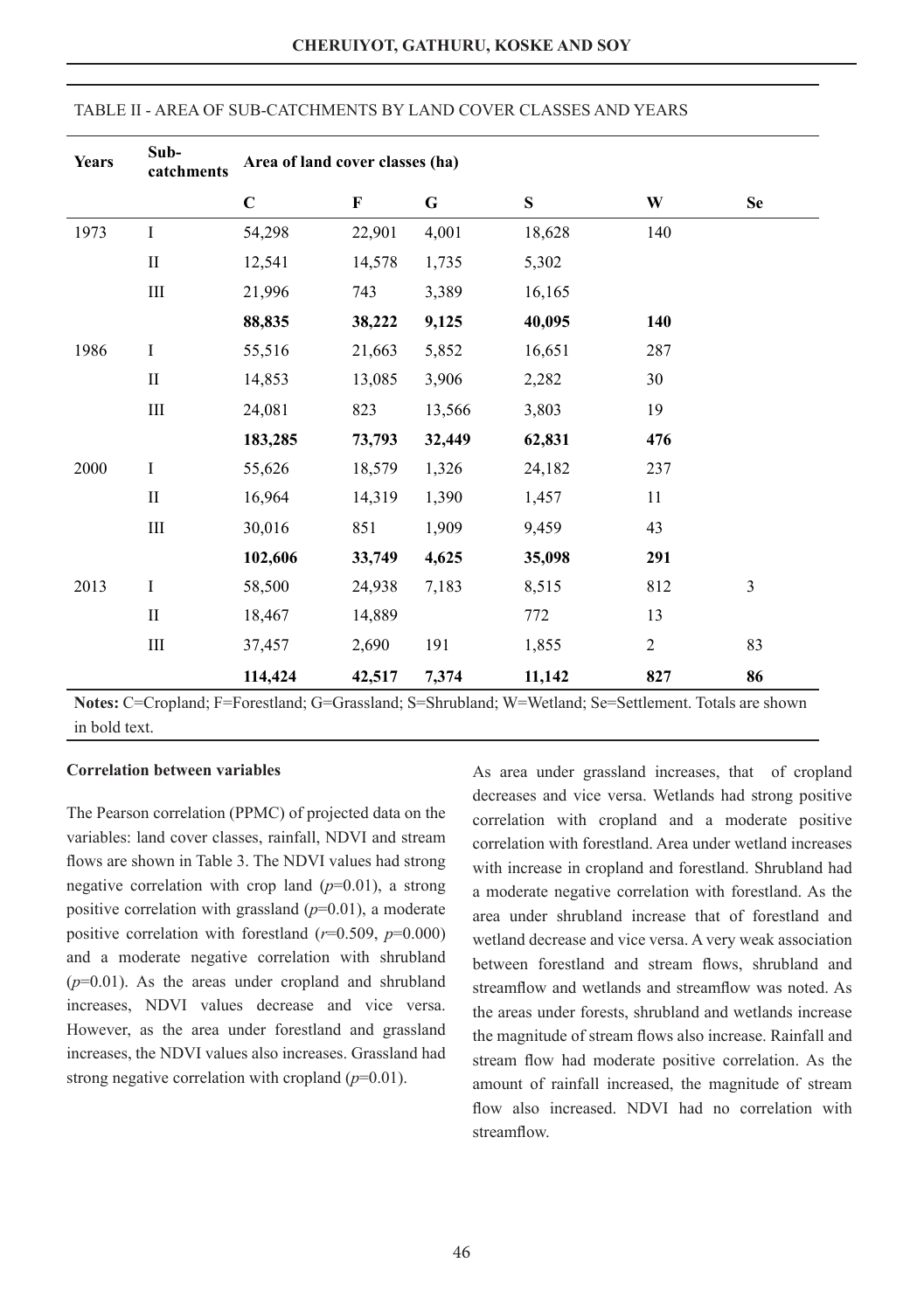| TABLE III - PEARSON CORRELATION ON THE MEASURED VARIABLES |                                                                                                                                                                                |                    |                      |                    |                     |                     |                     |       |
|-----------------------------------------------------------|--------------------------------------------------------------------------------------------------------------------------------------------------------------------------------|--------------------|----------------------|--------------------|---------------------|---------------------|---------------------|-------|
|                                                           | F                                                                                                                                                                              | R                  | N                    | <b>St</b>          | C                   | G                   | S                   | W     |
| $\mathbf{F}$                                              | 1.000                                                                                                                                                                          |                    |                      |                    |                     |                     |                     |       |
| R                                                         | $-.006$<br>(.892)                                                                                                                                                              | 1.000              |                      |                    |                     |                     |                     |       |
| $\mathbb{N}$                                              | $.509**$<br>(.000)                                                                                                                                                             | .042<br>(.351)     | 1.000                |                    |                     |                     |                     |       |
| <b>St</b>                                                 | $.098^*$<br>(.030)                                                                                                                                                             | $.531**$<br>(.000) | .014<br>(.752)       | 1.000              |                     |                     |                     |       |
| C                                                         | $.131***$<br>(.004)                                                                                                                                                            | .014<br>(.752)     | $-.740**$<br>(.000)  | .078<br>(.084)     | 1.000               |                     |                     |       |
| G                                                         | .013<br>(.770)                                                                                                                                                                 | .059<br>(.189)     | $.849**$<br>(.000)   | $-.022$<br>(.629)  | $-.847**$<br>(.000) | 1.000               |                     |       |
| S                                                         | $-.566$ **<br>(.000)                                                                                                                                                           | $-.042$<br>(.348)  | $-.571$ **<br>(.000) | $-.104*$<br>(.021) | $-.010$<br>(.818)   | $-.487**$<br>(.000) | 1.000               |       |
| W                                                         | $.616**$<br>(.000)                                                                                                                                                             | $-.012$<br>(.796)  | $-.164**$<br>(.000)  | $.129**$<br>(.004) | $.781**$<br>(.000)  | $-.416**$<br>(.000) | $-.590**$<br>(.000) | 1.000 |
| Notes:                                                    | R=Rainfall; N=NDVI; St=Streamflow; C=Cropland;<br>G=Grassland:<br>F=Forest:<br>S=Shrubland: W=Wetland<br>$\frac{1}{2}$ Correlation is significant at the 0.05 lavel (2 to lad) |                    |                      |                    |                     |                     |                     |       |

\*. Correlation is significant at the 0.05 level (2-tailed).

\*\*. Correlation is significant at the 0.01 level (2-tailed).

## **Influences of land cover changes on streamflow**

classes at Gauges 2GB01, 2GB05, 2GB0708 and 2GC04 are presented in Table IV

The relationships between stream flows and land cover

| TABLE IV- STREAM FLOW AND LAND COVER CLASSES |                       |                 |       |         |          |      |  |
|----------------------------------------------|-----------------------|-----------------|-------|---------|----------|------|--|
| Gauge                                        | <b>Model</b>          | b               | SE b  | $\beta$ | t        | Sig. |  |
| 2GB01                                        | (Constant)            | 2.276           | 5.353 |         | .425     | .671 |  |
|                                              | Area under forestland | 4.189E-005      | .000  | .015    | .246     | .806 |  |
|                                              | Area under grassland  | 2.153E-005      | .000  | .034    | .630     | .529 |  |
|                                              | Area under wetland    | .006            | .003  | .134    | 1.978    | .049 |  |
| 2GB05                                        | (Constant)            | 5.347           | .875  |         | 6.110    | .000 |  |
|                                              | Area under grassland  | $-1.836E - 005$ | .000  | $-.039$ | $-.855$  | .393 |  |
|                                              | Area under shrubland  | .000.           | .000. | $-.115$ | $-2.249$ | .025 |  |
|                                              | Area under wetland    | $-.016$         | .011  | $-.072$ | $-1.449$ | .148 |  |
| 2GB0708                                      | (Constant)            | 1.378           | .776  |         | 1.776    | .076 |  |
|                                              | Area under grassland  | $-.001$         | .001  | $-.338$ | $-1.378$ | .169 |  |
|                                              | Area under shrubland  | .000            | .000  | .067    | .620     | .536 |  |
|                                              | Area under wetland    | .126            | .077  | .334    | 1.638    | .102 |  |
| 2GC04                                        | (Constant)            | 5.347           | .875  |         | 6.110    | .000 |  |
|                                              | Area under grassland  | $-1.836E - 005$ | .000  | $-.039$ | $-.855$  | .393 |  |
|                                              | Area under shrubland  | .000.           | .000. | $-.115$ | $-2.249$ | .025 |  |
|                                              | Area under wetland    | $-.016$         | .011  | $-.072$ | $-1.449$ | .148 |  |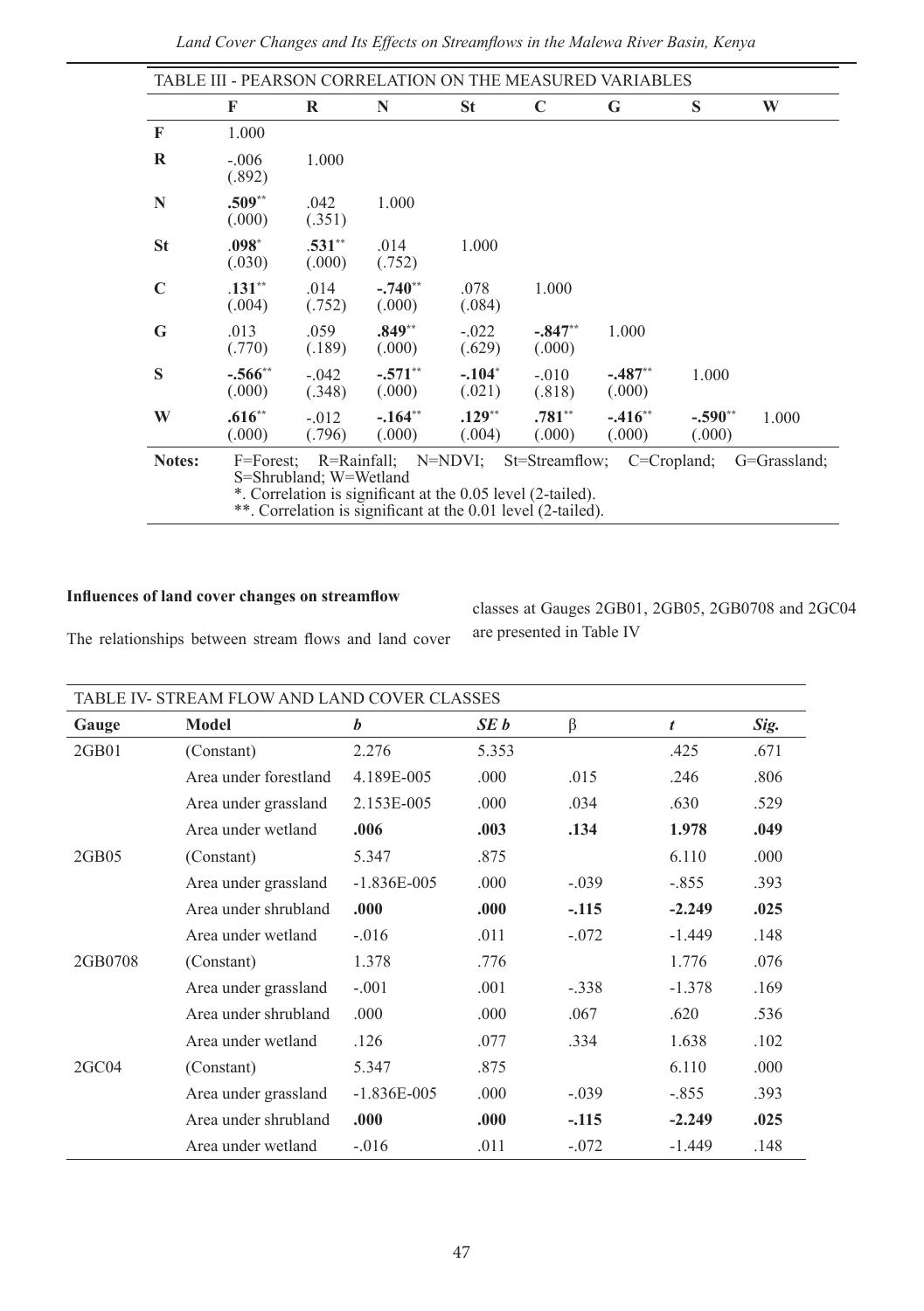#### **CHERUIYOT, GATHURU, KOSKE AND SOY**

At Gauge 2GB01, area under wetland significantly (*p*≤0.05) predicted stream flows. Area under wetland explained a significant (*p*≤0.05) proportion of variance in streamflow values. At Gauge 2GB05 area under shrubland was a significant (*p*≤0.05) predictor of stream flows, although the model was insignificant. Area under shrubland at Gauge 2GC04 was a significant predictor of streamflow  $(p \le 0.05)$ . The null hypothesis of no significant impacts of the land cover changes on streamflows of the Malewa Rivers was not supported.

Significant predictors of stream flows were: areas under wetlands (2GB01) and shrubland (2GB05 and 2GC04). When combined, grassland and rainfall (2GB01); shrubland and rainfall (2GB05); grassland and rainfall (2GC04) were significant predictors of stream flow. Rainfall alone was a significant predictor of streamflow recorded in all the four gauges. There was no evidence to suggest that forest restoration had significant impact on stream flows.

### **Influence of land cover changes and rainfall on streamflow**

The relationship between land cover classes, rainfall and stream flows for the four gauges are shown in Table V.

At Gauge 2GB01, area under grassland and amount of rainfall significantly (*p*≤0.05) predicted stream flows. Both area under grassland and shrubland, and rainfall combined explained a significant (*p*≤0.05) proportion of variance in stream flow. At Gauge 2GB05, area under shrubland and amount of rainfall combined predicted (*p*≤0.05) stream flows.At 2GB0708, area under shrubland and the amount of rainfall significantly  $(p \le 0.05)$  predicted streamflow, with a significant overall model. At 2GC04, area the NDVI values and amount of rainfall combined were significant (*p*≤0.05) predictors of streamflow.

| TABLE V- STREAM FLOW, LAND COVER CLASSES AND RAINFALL |                       |                 |        |         |          |       |  |  |  |
|-------------------------------------------------------|-----------------------|-----------------|--------|---------|----------|-------|--|--|--|
| Gauge                                                 | <b>Model</b>          | $\mathbf b$     | SE b   | β       | t        | Sig.  |  |  |  |
| 2GB01                                                 | (Constant)            | 1.287           | 6.288  |         | .205     | .838  |  |  |  |
|                                                       | Area under forestland | .000            | .000   | .039    | .797     | .426  |  |  |  |
|                                                       | Area under grassland  | $-6.958E - 005$ | .000.  | $-.108$ | $-2.325$ | .020  |  |  |  |
|                                                       | Area under shrubland  | .000            | .000   | $-.112$ | $-1.976$ | .049  |  |  |  |
|                                                       | Amount of rainfall    | .063            | .004   | .533    | 14.048   | .000. |  |  |  |
| 2GB05                                                 | (Constant)            | 3.123           | .842   |         | 3.709    | .000. |  |  |  |
|                                                       | Area under grassland  | $-2.794E - 005$ | .000   | $-060$  | $-1.409$ | .159  |  |  |  |
|                                                       | Area under shrubland  | .000            | .000   | $-.103$ | $-2.200$ | .028  |  |  |  |
|                                                       | Area under wetland    | $-.016$         | .010   | $-.072$ | $-1.559$ | .120  |  |  |  |
|                                                       | Amount of rainfall    | .027            | .003   | .387    | 9.297    | .000. |  |  |  |
| 2GB0708                                               | (Constant)            | 1.057           | .599   |         | 1.763    | .078  |  |  |  |
|                                                       | Area under shrubland  | $-.001$         | .000   | $-.071$ | $-2.009$ | .045  |  |  |  |
|                                                       | <b>NDVI</b> values    | 4.354           | 3.094  | .157    | 1.407    | .160  |  |  |  |
|                                                       | Area under wetland    | $-.016$         | .027   | $-.043$ | $-.599$  | .550  |  |  |  |
|                                                       | Amount of rainfall    | .025            | .003   | .356    | 8.434    | .000. |  |  |  |
| 2GC04                                                 | (Constant)            | $-289$          | .788   |         | $-.367$  | .714  |  |  |  |
|                                                       | Area under forestland | .000            | .000   | .279    | 1.716    | .087  |  |  |  |
|                                                       | <b>NDVI</b> values    | $-3.962$        | 1.946  | $-.097$ | $-2.036$ | .042  |  |  |  |
|                                                       | Area under wetland    | $-.011$         | $.007$ | $-.250$ | $-1.530$ | .127  |  |  |  |
|                                                       | Amount of rainfall    | .060            | .004   | .520    | 13.424   | .000  |  |  |  |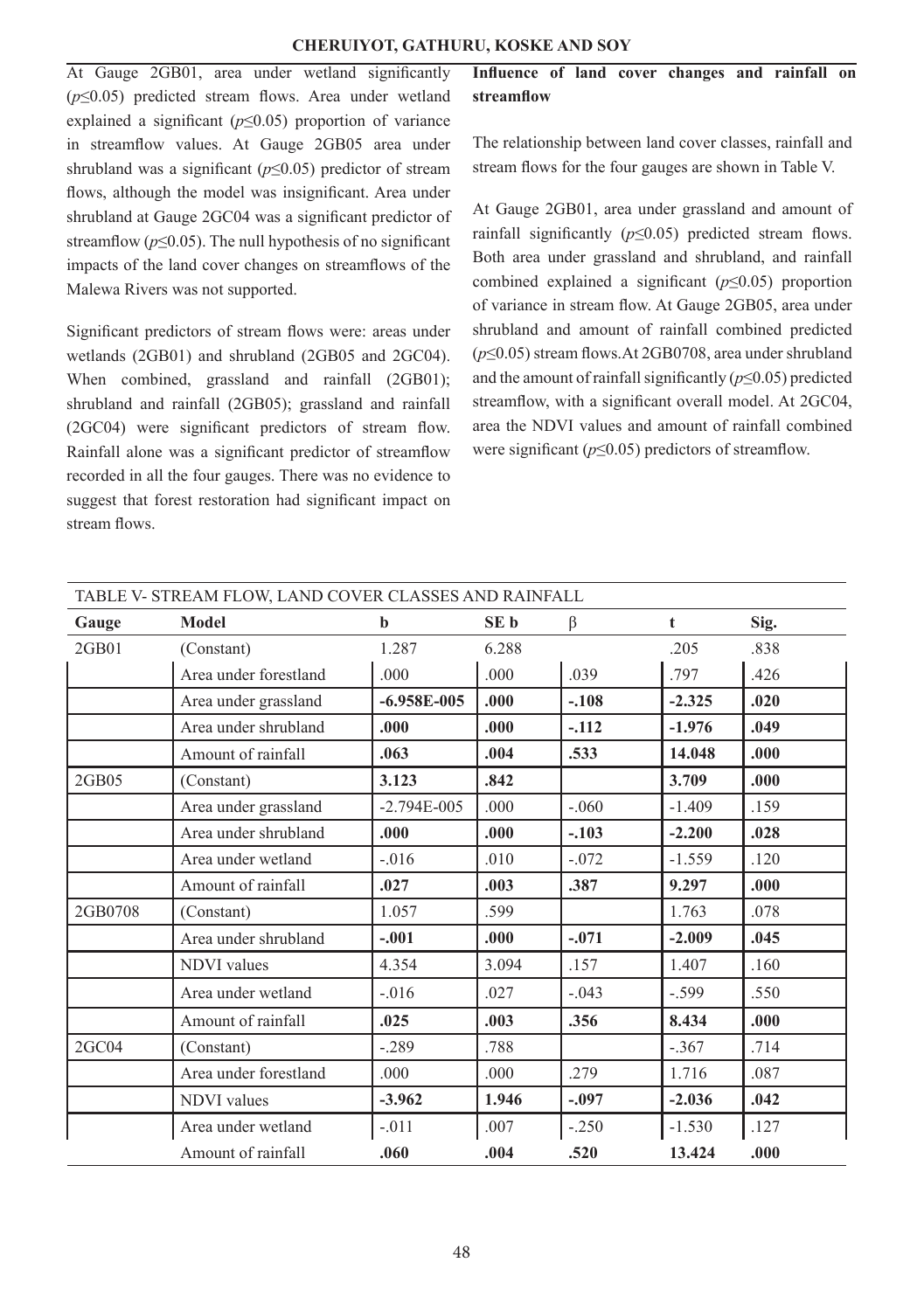## **Influences of rainfall on stream flow**

In all the four gauge stations, rainfall when considered alone significantly predicted stream flows (Table VI).

with conversion to croplands, although forests association with increased wetlands is largely unexplained, safe for the notion that water would be discharged slowly to the wetland.

| TABLE VI-INFLUENCE OF RAINFALL ON STREAMFLOW (REMOVE GRIDS) |                    |       |      |      |        |      |  |  |
|-------------------------------------------------------------|--------------------|-------|------|------|--------|------|--|--|
| Gauge                                                       | Model              | b     | SE b | ß    |        | Sig. |  |  |
| 2GB01                                                       | (Constant)         | 1.200 | .422 |      | 2.840  | .005 |  |  |
|                                                             | Amount of rainfall | .062  | .005 | .531 | 13.885 | .000 |  |  |
| $2$ GB05                                                    | (Constant)         | 1.200 | .277 |      | 4.326  | .000 |  |  |
|                                                             | Amount of rainfall | .027  | .003 | .386 | 9.272  | .000 |  |  |
| 2GB0708                                                     | (Constant)         | .261  | .274 |      | .954   | .341 |  |  |
|                                                             | Amount of rainfall | .025  | .003 | .358 | 8.481  | .000 |  |  |
| $2$ GC04                                                    | (Constant)         | .121  | .419 |      | .289   | .773 |  |  |
|                                                             | Amount of rainfall | .059  | .004 | .514 | 13.279 | .000 |  |  |

#### **DISCUSSION**

This work demonstrates that land cover changes affect the quantity of streamflow of the Malewa river. Vegetation health was negatively affected by growth in cropland and demise of shrubland. This however improved when there was growth in areas under grassland and forestland. Changes in grassland affected the intensities of vegetation, and this was influenced by expanding cultivation. It appears that exploitation of wetlands was linked to increase in cropland, implying that much of the land under wetlands was subject to conversion to other uses rather than remaining as water masses. Clearance of shrubland was associated with losses of forests and wetlands, and on the contrary, more forests and wetlands were linked to extensive shrubland. Forestland, shrubland and wetlands were all positively associated with streamflow, meaning, aside from rainfall, these three are the determinants of streamflow. However, wetland and shrubland have significant, though weak relations to streamflow. In the absence of rainfall, shrubland and grassland significantly influenced streamflow. Rainfall had substantial influence on streamflow in all gauges. Surprisingly, NDVI as an indicator of vegetation health did not show influence on streamflow in the lower parts of the catchment. Flows to 2GC04, however, showed evidence of relationship with streamflows, suggesting that the drainage area is still fairly vegetated. These results demonstrate the importance of vegetative cover and not necessarily trees in a landscape. The fact that grassland and shrubland (and to some extent forests) have the ability to increase soil cover means that more water is likely to infiltrate and be retained in the soil sub-surface. Artificial wetlands seem to have been created

While these findings seem to confirm those of other similar studies, it is evident that there are still mixed conclusions. Increased stream discharge and surface runoff has been associated with forest cover loss. An increasing trend in annual discharge of the Nyangores river in the upper Mau region has been attributed to land cover change (97.5%) and climate change (2.5%) (Mwangi *et al*., 2016). However, a review of 37 catchments in East Africa show that despite the loss in forest cover about, 63% of the watersheds had no significant changes in annual discharges while 31 % were showing increasing trends. About half of the watersheds did not show trends in wet seasons and low flows. On the contrary, 35 % had decreasing trends in low flows. It was also established that forest cover and runoff, mean discharge and peak discharge were weakly correlated. The authors conclude that forest cover alone did not present an accurate predictor of streamflow in the catchments (Guzha *et al*., 2018). This finding is in line with that from this study. In a similar study in the wider Lake Naivasha basin, it was noted that due to upstream landscape changes driven mainly by population increase, there was an increase in total runoff despite no changes in rainfall. As such, monthly total runoff volumes increased significantly (*p*<0.01) by up to 32 % (Odongo *et al*., 2014).

As reported in the WeruWeruKiladeda sub-catchment of the Pangani Basin in Tanzania, following a decrease in forest and agricultural land due to increased urbanization, shrubland and bare land (1990 to 2009), river flow showed a low dry season and peak wet season flows (Chiwa, 2012). Due to deforestation, land fragmentation,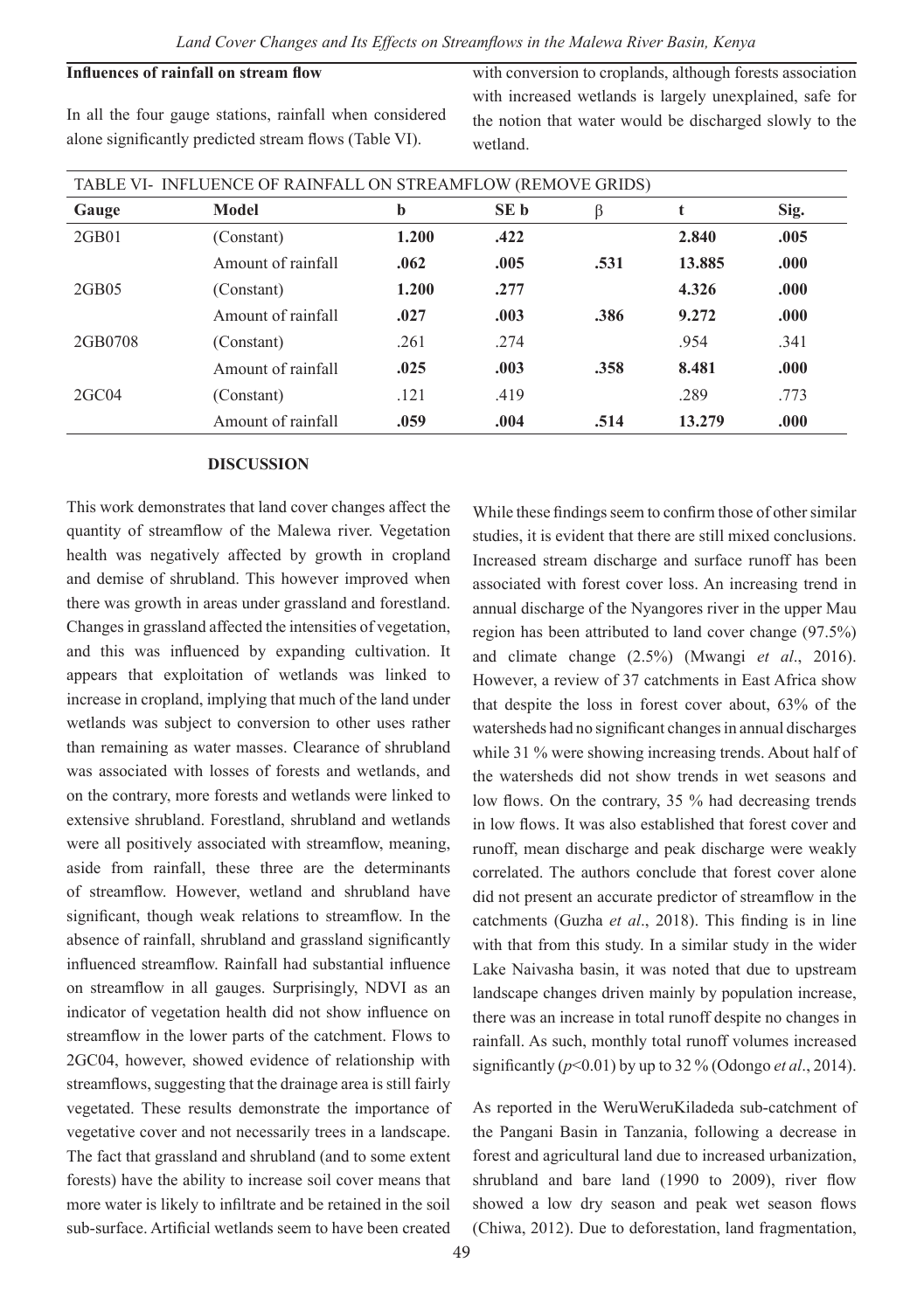#### **CHERUIYOT, GATHURU, KOSKE AND SOY**

cultivation of wetlands and rapid increase in human settlements, streamflow and ground water reduced in the eastern Mau (Kundu *et al*., 2004). Baseflow was found to decrease due to combined effect of human and natural factors in the River Enjoro catchment (Chemelil, 1995). In the Ewaso Ngiro South River, upper catchment forest cover and number of rainy days declined while there was a general increase in mean annual rainfall (Kiura, 2009). It has been explained that an increase of shrubland allows less infiltration of water due to crusting of the soil which causes both higher peak flows and an increase in total volume of discharge. Cultivated land allows less infiltration than forest, and is often more prone to runoff and overland flow (Gumindonga, 2010).

#### **CONCLUSIONS**

It is evident that wetlands, shrublands and grasslands play important roles in sustaining streamflow. Wetlands have the ability to slowly release water downstream. Grassland and shrubland increase soil cover therefore water is likely to infiltrate and be retained in the soil sub-surface.

This study recommends the following interventions. Firstly, considering that rainfall is key to streamflow yield, it is important to manage ecosystems beyond the immediate catchment. Secondly, we recommend intensifying activities including planting of grasses, cover crops and woodlots. This will slow down stream flows and increase water infiltration. Thirdly, we recommend participatory scenario planning to manage different stakeholder expectations on land use. Expansion of cropland and mitigation of losses on shrubland and forests is suggested to intensify sustainable agricultural production through a scheme of optimal land use applying sustainable land use practices such as agroforestry and woodlots that have economic returns to the farmers. Finally, further studies are needed to ascertain the quantum contributions of land cover change and climate variables on stream flows at specific restoration sites; and to determine seasonal influence of land cover changes on streamflows.

#### **ACKNOWLEDGEMENT**

We are grateful to WWF Kenya, Astrium and National Aeronautics and Space Administration for the use of satellite images. Thanks to Water Resources Management Authority and the Kenya Meteorological Service for providing relevant data. Also this work benefitted from the use of ESRI analytical software.

#### **REFERENCES**

- [1]Anderson J.R., Hardy E.E., Roach J.T., and Witmer R.E. 1976. A land use and landcover classification system for use with remote sensor data: Geological Survey Professional Paper 964. United States Department of the Interior, Washington.
- [2]Arwa D.O. (2001). GIS based rainfall-runoff model for the Turasha sub-catchment Kenya. Masters thesis. International Institute for Geo-Information and Earth Science, Enschede, The Netherlands.
- [3]Becht R. and Higgins S. 2003. Sharing experience and early lessons in GEF and Non-GEF lake basin management projects, Lake Naivasha brief prepared for the ILEC Foundation of Japan, October 2003. Naivasha.
- [4]Beck HE. 2013. Linkages between streamflow, climate, and catchment characteristics: a global analysis (PhD thesis). VU University, Amsterdam.
- [5]Beck H.E., Van Dijk A.I., Miralles D.G., De Jeu RA, Bruijnzeel L.A., McVicar T. , andSchellekens J. 2013. Global patterns in baseflow index and recession based on streamflow observations from 3394 catchments. *Water Resour Res*. 49(12):7843- 7863.
- [6]Bronstert A., Niehoff D. and Burger G. 2002. Effects of climate and land-use change on storm runoff generation: present knowledge and modelling capabilities. Hydrol. Process. 509-529.
- [7]Chemelil M.C. (1995). The effects of human-induced watershed changes on streamflows. Unpublished doctoral thesis. Loughborough University of Technology, United Kingdom.
- [8]Chiwa R.(2012). Effects of landuse and landcover changes on the hydrology of Weruweru-Kiladeda subcatchment in Pangani River Basin, Kenya. Unpublished MSc Thesis. Kenyatta University, Nairobi, Kenya.
- [9]Costa M.H, Botta A., and Cardille J. (2003). Effects of large-scale changes in land cover on the discharge of the Tocantins River, Southeastern Amazonia. *J. Hydrol.* 28(1):206-217.
- [10]Ellison D., Futters M.N. and Bishop K. (2012). On the forest cover–water yield debate: from demandto supply-side thinking. Glob. *Change Biol.* 18(3):806-820.
- [11]ERDAS, Inc. 2008. Imagine deltacue user's guide. Norcross, GA 30092-2500. ERDAS, Inc, USA.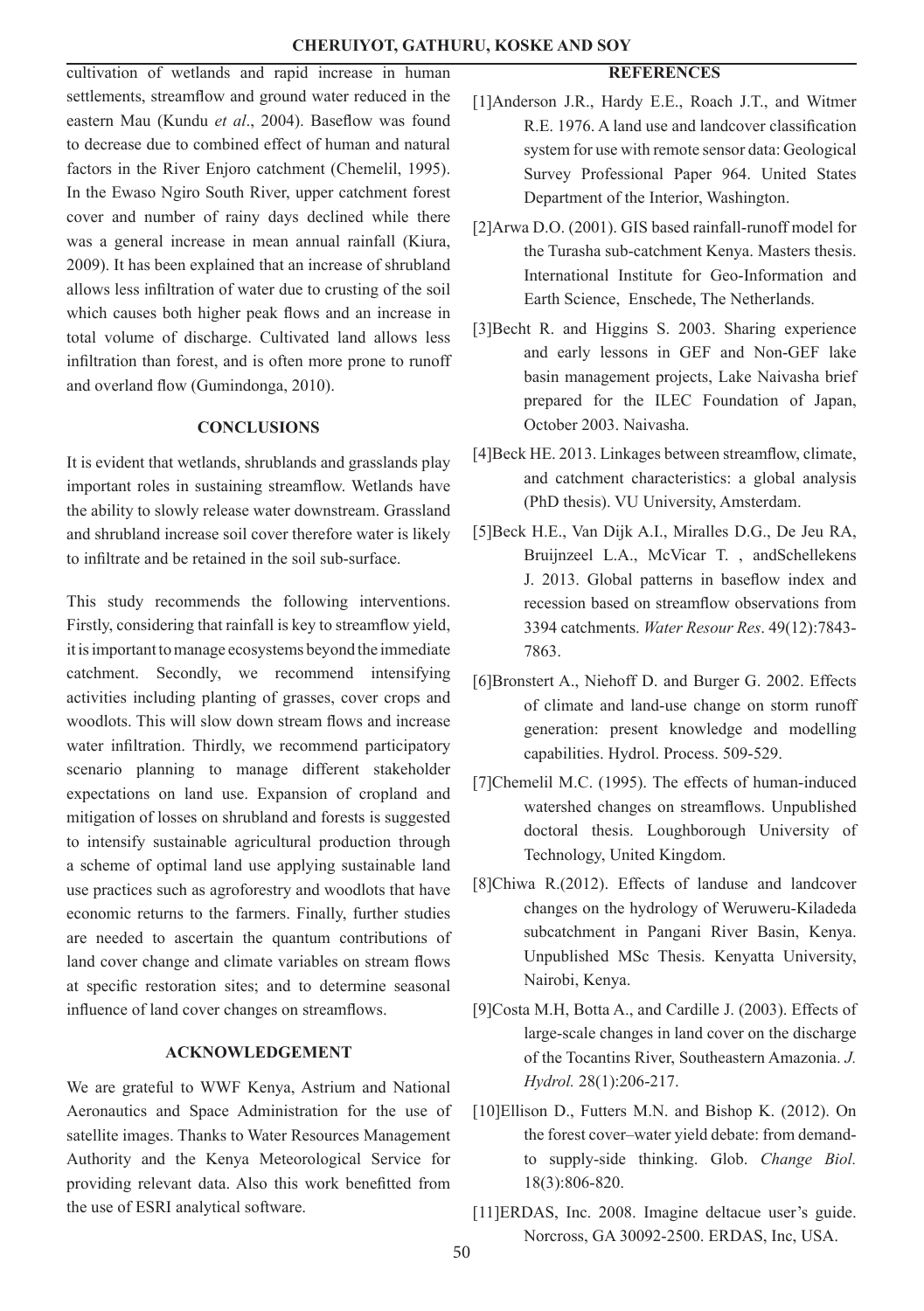- [12]Farah H.O. (2001). Estimation of regional evaporation under different weather conditions from satellite and meteorological data: A case study in the Naivasha basin, Kenya. Unpublished PhD thesis. Wageningen University, Wageningen, The Netherlands.
- [13]Foley J.A., DeFries R., Asner G.P., Barford C., Bonan G., Carpenter S.R. and Snyder P.K. (2005). *Global consequences of land use. Science.* 309:570-574.
- [14]Girma A., Rossiter D.G., Siderius W. and Henneman I.R. 2001. Soils of the Lake Naivasha area, Kenya. Summary of investigations 1997-2000. Technical Report. Soil Science Division, International Institute for Aerospace Survey and Earth Sciences (ITC), Enschede, the Netherlands.
- [15]Githui F., Mutua F. and Bauwens W. (2009). Estimating the impacts of land-cover change on runoff using the soil and water assessment tool (SWAT): case study of Nzoia catchment, Kenya. *Hydrol. Sci. J*. 54(5):899-908.
- [16]Guzha A.C., Rufino M.C., Okoth S., Jacobs, S. and Nóbrega R.L.B. (2018). Impacts of land use and land cover change on surface runoff, discharge and low flows: evidence from *East Africa. J. Hydrol.* Reg. Stud. 15:49-67.
- [17]Kamoni P.T. (1988). Detailed soil survey of a part of quarantine farm-National Husbandry Research Station, Naivasha, Nakuru District. Kenya Soil Survey, Nairobi.
- [18]Kiai S.P. and Mailu G.M. (1998). Wetland classification for agricultural development in Eastern and Southern Africa. Harare, Zimbabwe: Food and Agriculture Organization of the United Nations, Rome.
- [19]Kiura K.M. (2009). The effect of forest loss on precipitation and stream discharge in the upper catchment of Ewaso Ngiro South River. Unpublished MSc Thesis. Kenyatta University, Nairobi.
- [20]Kundu P.M., China S.S., Chemelil M.C. and Onyando J.O. (2004). Detecting and quantifying land cover and land use change in eastern Mau by remote sensing. In: O. Altan (Ed), XXth International Society for Programmetry and Remote Sensing Congress. XXXV, pp. 405-409. International Society for Programmetry and Remote Sensing. Instanbul, Turkey.
- [21]Lal R. (1997). Deforestation effects on soil degradation and rehabilitation in western Nigeria. IV. Hydrology and Water Quality. Land Degrad. Dev. 8(2):95-126.
- [22]Lutus P. (2013). Polynomial regression data fit. Retrieved from http://arachnoid.com
- [23]Muthawatta P. L. (2004). Long term rainfall-runoff-Lake level modeling of the Naivasha Basin, Kenya. ITC, Enschede, the Netherlands.
- [24]Mutie S.M., Mati B., Home P. and Gathenya J. (2006). Evaluating land use change effects on river flow using USGS geospatial stream flow model in Mara River Basin, Kenya. Proceedings of the Center for Remote Sensing of Land Surfaces Conference, Bonn, 28-30 September 2006. pp 141-148.
- [25]Mwangi H.M., Julich S., Patil S.D., McDonald M.A. and Feger K. (2016). Relative contribution of land use change and climate variability to discharge of upper Mara River, Kenya. *J. Hydrol. Reg. Stud.*  5:244-260.
- [26]Nagelhout A. (2001). Performance analysis of small format aerial photography (SFAP) in assessing current status and trends in wind erosion: a case study in the Longonot-Kijabe Hill Area, Naivasha District, Kenya. Unpublished MSc thesis. ITC, Enschede, the Netherlands.
- [27]NASA. (2015). Landsat missions: orthorectified archives. US Department of the interior. United States Geological Survey. Retrieved from http:// landsat.usgs.gov
- [28]Odira P.M.A, Nyadawa M.O., Ndwallah B.O, Juma N.A. and Obiero J.P. (2010). Impacts of land use/ cover dynamics on streamflow: a case study of Nzoia River Catchment, Kenya. *Nile Basin Water Science & Engineering Journal* 3:2.
- [29]Odongo V.O., Mulatu D.W., Muthoni D.W., van Oel F.K., Meins F.M., van der Tol S. and van der Veen A. (2014). Coupling socio-economic factors and eco-hydrological processes using a cascademodeling approach. *J. Hydrol.* 518:49-59.
- [30]Ott B. and Uhlenbrook S. (2004). Quantifying the impact of land-use changes at the event and seasonal time scale using a process-oriented catchment model. Hydrology and Earth System Sciences Discussions. European Geosciences Union. 8(1): 62-78.
- [31]Pearson K. (1948). Early statistical papers. University